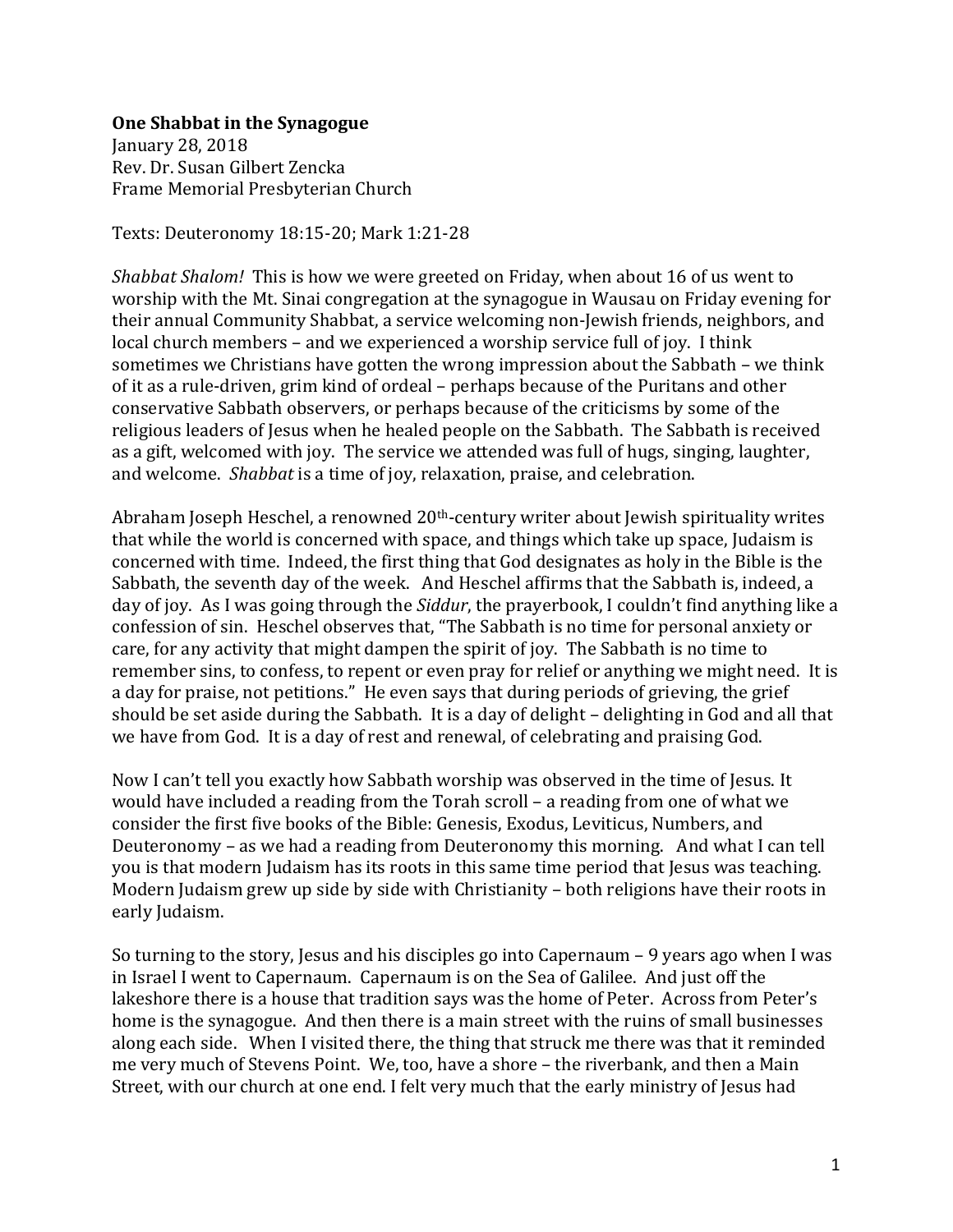begun in a place very much like our own community. Most of Israel was very different from Wisconsin, but Capernaum felt like home.

So Jesus came to the synagogue, and the people were gathered to worship and learn together, and they were impressed at his teaching – as Mark and Phil pointed out – with authority! But not like the legal experts.

And then the worship was disrupted by this man and the unclean spirit. Can you imagine? But Jesus doesn't just see the disruption; he sees beyond the problem… to the person.

How often, when dealing with a difficult situation, do we identify a person as their problem? One of the challenges for ex-cons is that very problem. How would you like to be defined by your worst mistake? For most of us, life has held enough grace that our personhood accommodates our disappointments as well as our successes.

When in our lives have we lost that sense of personhood because of our problems – were we the kid in the class who was disruptive, and no one noticed the pain… just the problem? Are we the person in our family who has been assigned the blame for some situation that belongs to the family system? Were we ever in a job where a co-worker or boss decided we couldn't do anything right?

Where in our own eyes have we ourselves become just the problems that we struggle with? Have we been reduced in our own eyes to our body size, or our loneliness, or our aging, or our addictions, or the mental illness that colors every day – the depression, the anxiety, the obsessions and compulsions?

Who are the people in our community who have become just problems in our eyes – the homeless? Those with a DUI? Those who suffer with addiction? One of the great gifts that the staff and volunteers in the Warming Center here give to the guests is personhood – each person is welcomed, and accepted, and loved. The warmth is good, the beds are a relief, but can you imagine the difference that welcome makes to a person who has seen person after person turn aside when passing them on the sidewalk? What a difference, to be really seen, really heard, really known.

This is the gift that Jesus gave to the man in the synagogue – the healing was huge, but being seen was part of the healing. And perhaps this was what undergirded his authority – his words mattered to people because they could see that they mattered to him.

So often in the complexity of our world, it is hard to know what to do in following Jesus – but this is something that is very simple and clear: notice people, remember that each person is a person in their own right, not just a help or hindrance to us. This is at the heart of what Martin Buber discusses in his book *I and Thou.* Noticing each person so that they become a *Thou* and not just an *it.* One of the things Phil pointed out in the Gospel today was that Mark calls the unclean spirit was an "it" but the man was "he." The person is more than his problem. And Buber reminds us that we bring our own whole being to "I-Thou"